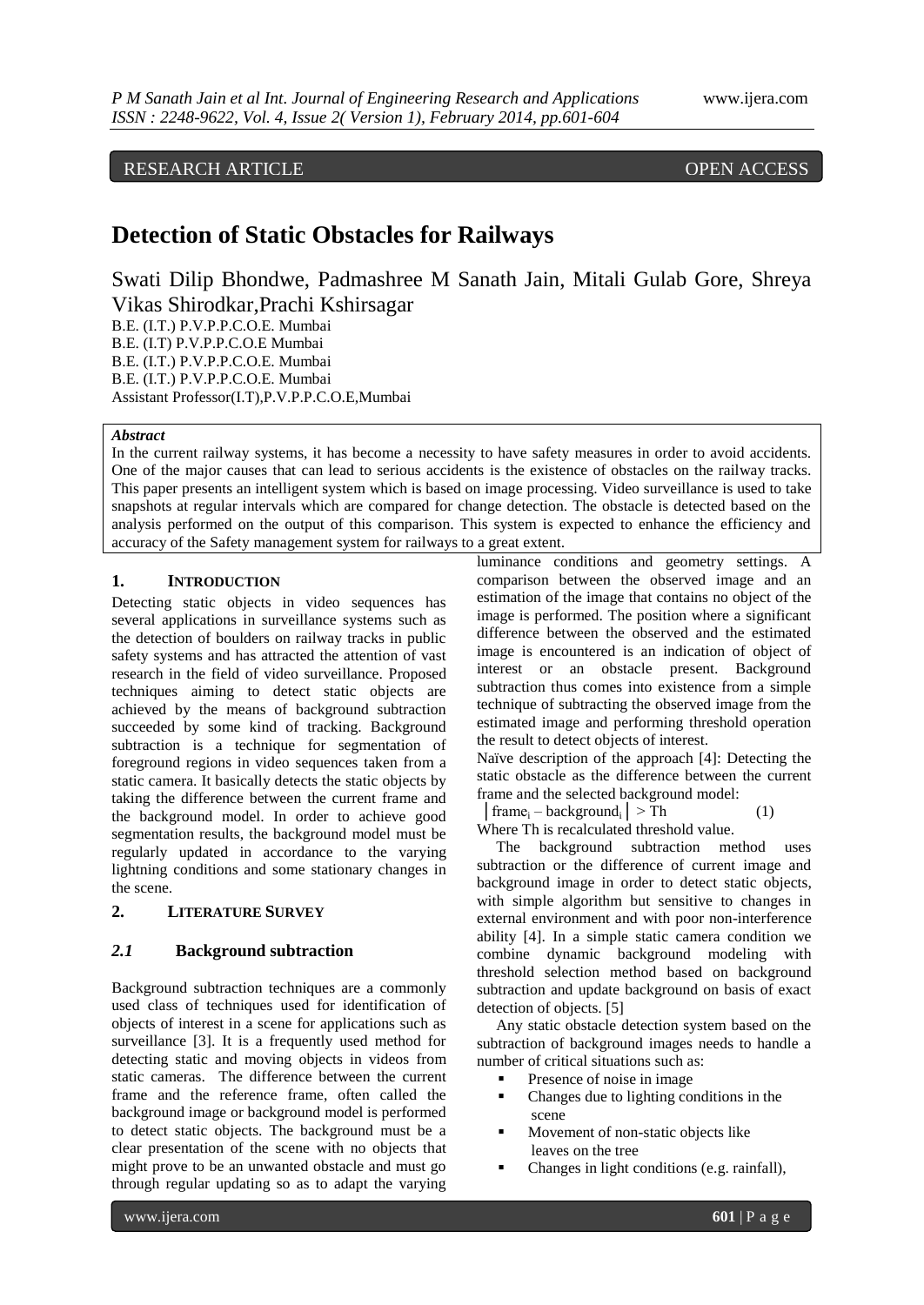abrupt change from daylight to dusky light in the evening

# **2.1.1 Types of Background subtraction Techniques**

 The following are the techniques used for background image subtraction:

- i. W4
- ii. LOTS
- iii. Heikkila and Olli
- iv. Halevy
- v. Cutler.

Brief description of the two techniques is as follows: a. Heikkila and Olli:

Any pixel [2] in image is marked as foreground in the object sensitive region if

$$
|I_t - B_t| > T \tag{2}
$$

Where  $I_t$  is the current frame,  $B_t$  is the background frame and T is the pre-calculated threshold value. If the pixel is marked as foreground in last M frames, then the pixel represents the detected static object. The background is updated as follows:

$$
B_{t+1} = \alpha I_t + (1 - \alpha) B_t \tag{3}
$$

Where  $\alpha$  is kept minimal in order to avoid artificial tails forming behind moving objects.

Following Background corrections are applied:

- If a pixel is marked as foreground in last N frames, in object insensitive region then it is updated as  $B_{t+1}=I_t$ . This correction compensates for sudden illumination changes.
- If a pixel changes state from foreground to background frequently in object insensitive region then it is updated as the above case. This correction compensates for fluctuating illumination, such as swinging branches. b.  $W^4$ :
	- In this technique [1], a pixel is marked as foreground if

 $(4)$ 

$$
|M\text{-}I_t|>\!\!D\text{ or }|N\text{-}I_t|>\!\!D
$$

Where M, N, D represents observable minimum, maximum and largest inter-frame absolute difference in the background scene. These parameters are estimated initially and then periodically updated for object insensitive region in the image. The resulting foreground image is eroded to eliminate 1-pixel thick noise and small regions are rejected.

#### **2.2 Existing System**

In the existing technique for detecting the obstacles at landslide prone areas, CCTV cameras have been used for video surveillance. The main objective of video monitoring is to identify the suspicious

obstacle such as stones and prevent the losses by land sliding. The main disadvantage of the CCTV system is that it involves high manual interaction. It becomes very tedious for a person to watch a static scene a monitor for more than 20 minutes. It is difficult to maintain the heavy amount of raw data captured since a large storage space is required. Also the raw data when transmitted requires a higher bandwidth.

 One of the systems implemented by "Konkan Railways" is the "Anti-Collision Device Network" (ACD) [6] is an on-board collision prevention system. This system consists of mobile ACDs for locomotives and guard vans, track-side ACD"s for stations, level-crossing ACD"s, loco-shed ACD"s, sensor-based ACD"s and ACD repeaters. Mobile ACDs take inputs from GPS satellite system for position updates and network with track-side ACDs located within a radius of three kms using UHF radio modems to activate brakes with the help of onboard Loco ACD(s) through their Automatic Braking Units (ABUs), whenever a collision-like situation is perceived. ACD Network is likely to prevent head-on and rear-end collisions, collisions at high speed near stations. In addition, collision with road-vehicles at level crossings. However some of the limitations of this system are as follows:

- This system uses radio based communication. Thus adverse weather conditions and failure in communication may result in malfunctioning of the system.
- Collision at level crossing is possible if the train and the level crossings are not fitted with ACD's.
- Availability of GPS data is cumbersome in shadow zones.

#### **3. PROPOSED SYSTEM**

In this paper we present a system that uses image processing techniques for autonomous surveillance. Obstacles present on railway tracks can be detected by acquiring snapshots of the regions at predetermined regular intervals. Significant changes in the snapshots represent the supposed obstacles. The system is capable of sending alerts to the concerned authorities in order to take further actions.

 The system works in the following three important phases:

1) Snapshot acquisition and storage:

This system uses CCTV cameras positioned at most of the accident prone areas. Initially a background snapshot is acquired which ideally contains of no such accident causing objects. Furthermore the CCTV cameras take snapshots at predetermined regular intervals of time such as every 15 seconds. Relevant background snapshots and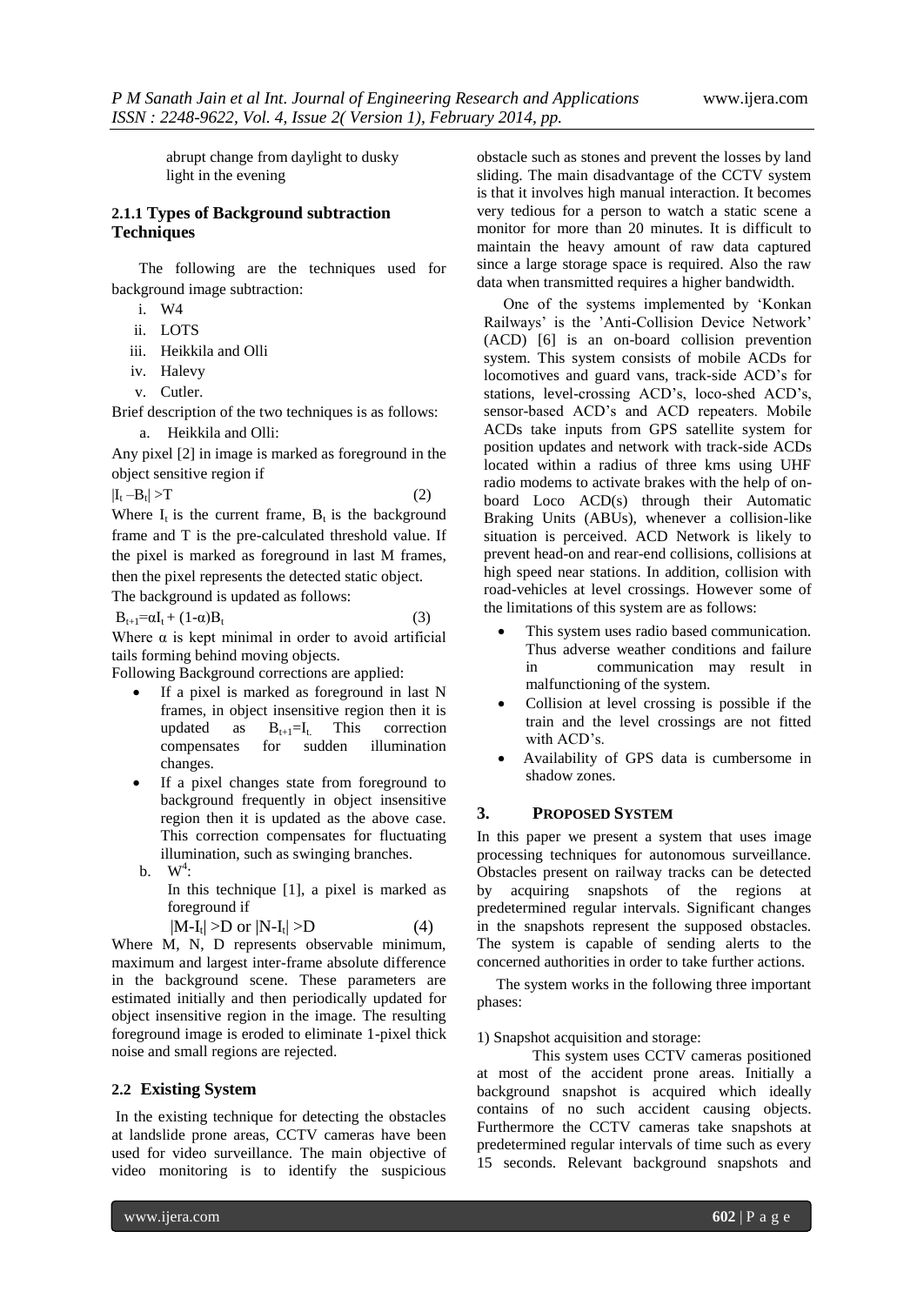current frame snapshots are stored in reliable database for easy retrieval.

#### 2) Image processing:

The input snapshots (background snapshot and current frame snapshots) are then subjected to various image processing techniques. It is first converted to a gray scale image in order to reduce the execution time. Gray scale is a range of monochromatic shades from black to white. Therefore, a gray scale image contains only shades of gray and no color.

 After converting image to gray scale, it will further pass through processes for detecting gradual variations of the lighting conditions in the image, small movements of objects such as tree branches, birds, animals and bushes blowing in the wind and sudden changes in environmental conditions, (e.g. sudden raining), etc. by regularly updating the reference image using the Heikkila and Olli background updating technique.



Figure1. System Architecture

Background subtraction technique is performed on the processed input snapshots. However, certain pixel region is selected as object sensitive region which is subjected to the subtraction technique. In case, if there is difference between two images then the system will return 1 else it will return 0. The instant at which output is 1, the next M snapshots are acquired within minimal time interval. If the output persists to be 1 in all snapshots obstacle is considered to be detected.

#### 3) Alert Message Generation:

 The instant at which the system returns output as 1, the GSM system is activated. The SMS is sent to the concerned authorities in order to take further action. The SMS includes the location, camera number, time stamp of the detected obstacle.



Figure2. Flow diagram of the system

#### **3.1 Algorithms**

- Gray Scale Conversion: The input image is first converted to a gray scale image. All gray scale algorithms utilize the same basic three-step process: a. Get the red, green, and blue values of a pixel b. Use math functions to turn those numbers into a single gray value c. Replace the original red, green, and blue values with the new gray value For Each Pixel in Image { Red = Pixel.Red Green = Pixel.Green Blue = Pixel.Blue  $Gray = (Red + Green + Blue) / 3$ Pixel.Red = Gray Pixel.Green = Gray  $Pixel.Blue = Gray$ } Background Subtraction: The processed input images are subtracted using the following algorithm. Background subtraction Algorithm: Dk (l, m) = 1 if Fk (l, m)-Bk (l, m) > T  $= 0$  Otherwise Fk (l, m): Current Frame Bk (l, m): Background Image Dk (l, m): Difference Image
	- T: Set threshold

#### **4. EXPERIMENTAL RESULTS**

In the proposed method experiments are performed using MATLAB. The fig .3 represents the snapshot captured by the CCTV cameras. The fig .4 is image obtained after grayscale conversion using MATLAB. [7]